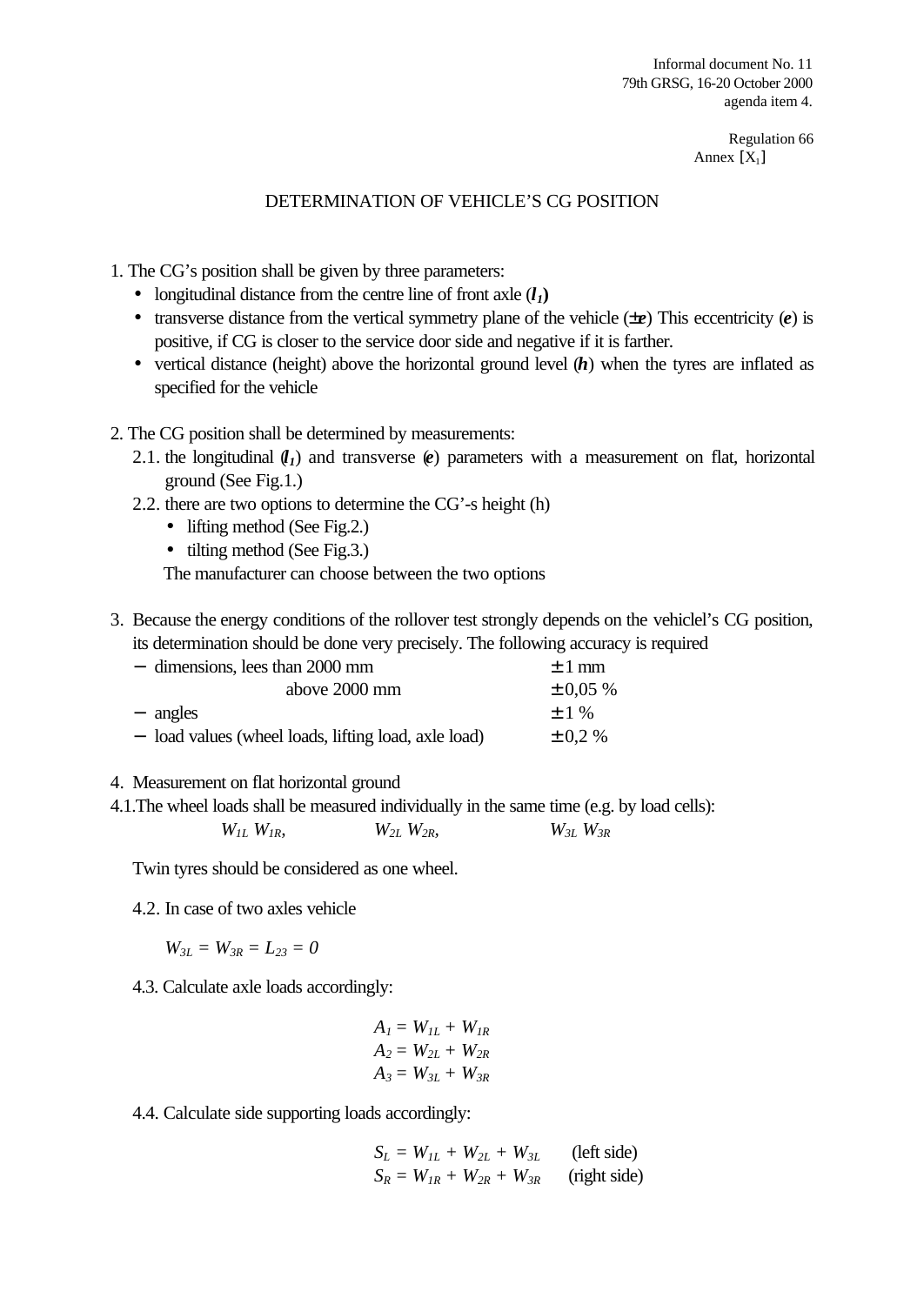4.5. Calculate unladen kerb mass accordingly:

$$
M_k = A_1 + A_2 + A_3 = S_L + S_R
$$

5. Determination of the longitudinal and transverse position of CG. Using the measured and calculated load parameters, as wall as the given geometrical values of the vehicle (See Fig.1.) 5.1. Calculate CG's longitudinal position accordingly:

$$
I_1 = L_{23} \left( \frac{A_3}{M_k} \right) + L_{12} \left( 1 - \frac{A_1}{M_k} \right)
$$

5.2. Calculate CG's transverse position accordingly:

$$
e = b \bigg( \frac{1}{2} - \frac{S_{_L}}{M_{_k}} \bigg)
$$

where *b* is the average track of the axles, if  $b_1$ ,  $b_2$  and  $b_3$  is track of the first, second and third axle

$$
b=\frac{1}{3}\big(b_1+b_2+b_3\big)
$$

- 6. Lifting test to determine CG's height (see Figure 2.)
	- 6.1. Lifting shall be done by both sides, both wheels of the second axle (e.g. by crane) in vertical direction. The spring system of the lifted axle should be sustained and the wheels of the first axle should be chocked.
	- 6.2. The lifting height  $(m)$  have to result a lifting angle  $\left(\blacksquare\right)$  between 15°-20°. To ensure this lifting angle either a ditch should be used, or the front axle should be in an elevated position to overcome the limitation of the front angle of approach
	- 6.3. Reaching the required lifting height the vehicle shall be held constantly in this position and the following values have to be measured:
		- exact lifting height (*m*) measured at the centre of the lifted axle wheels
		- vertical lifting load  $(A^*_{2})$
		- vertical supporting axle load at the front axle  $(A^*_{l})$
	- 6.4.Control the measured loads, the sum of them shall be equal to the unladen, kerb mass:

$$
A^*{}_{\!1}+A^*{}_{\!2} = M_k
$$

6.5. Calculate the exact lifting angle accordingly:

$$
\boldsymbol{b} = \arcsin\left(\frac{m}{L_{12}}\right)
$$

6.6. Calculate CG's height accordingly:

$$
h=r+h_{\scriptscriptstyle 1}=r+\left(l_{\scriptscriptstyle 1}-L_{\scriptscriptstyle 12}\,\frac{A_{\scriptscriptstyle 2}^*}{M_{\scriptscriptstyle k}}\right)\frac{1}{\mathop{\rm tg}\nolimits b}
$$

where  $r$  is the static rolling radius of the front wheels when they are inflated as specified. The determination of *r* is shown on Fig.4.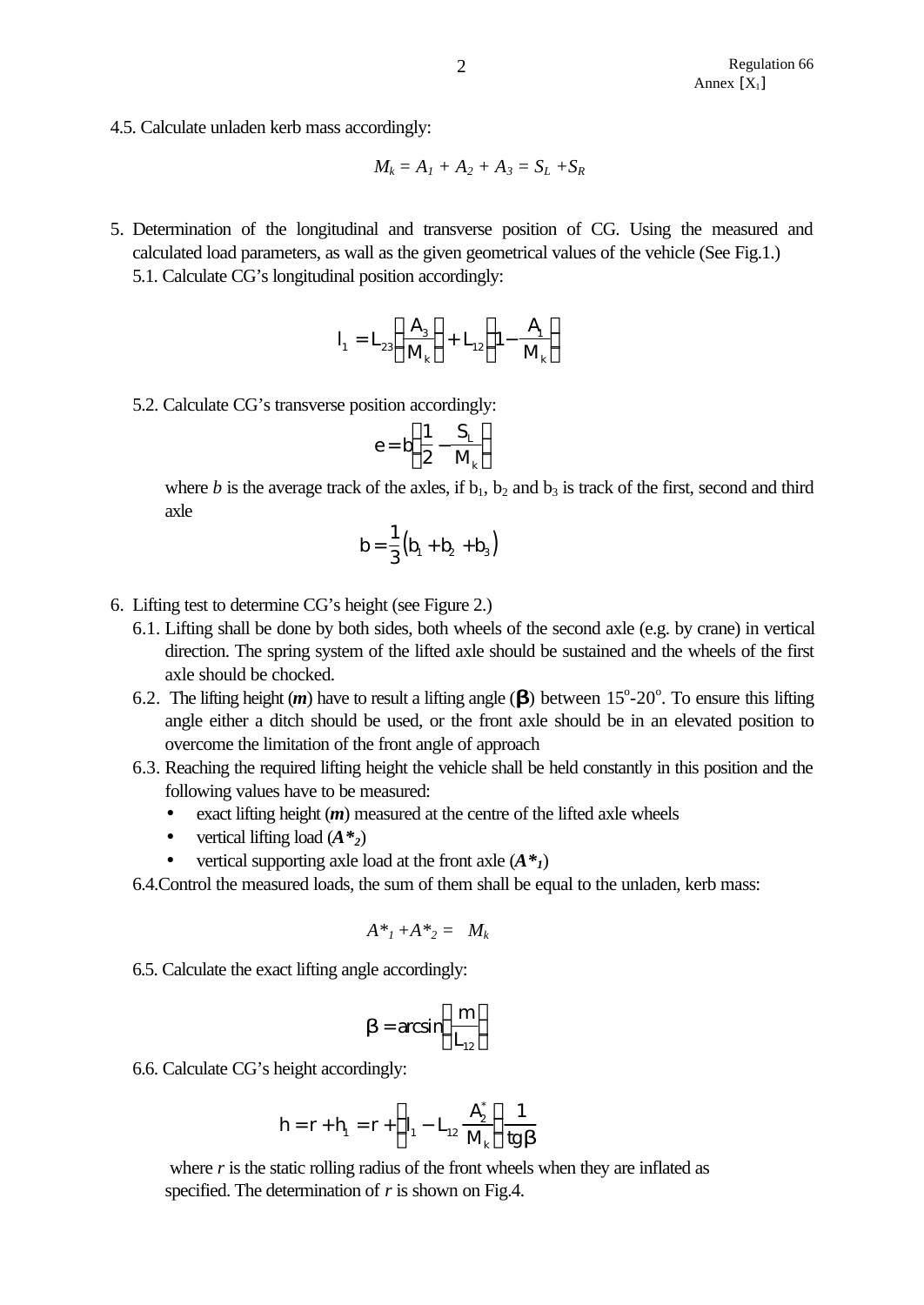- 7. Tilting test to determine CG's height (see Figure 3.)
	- 7.1. The vehicle shall be placed parallel to the tilting axis on the tilting platform. The wheels should be supported against side slip. Three side supporting frames with padded heads should be applied to avoid rollover.
	- 7.2. The distances between the padded heads and the side wall of the vehicle should be equal and in the range of 60-100 mm when the vehicle stands on the horizontal tilting platform.
	- 7.3. All axles of the vehicle should be fixed, the spring system blocked
	- 7.4. The tilting shall be done very slowly, until the unstable position of the vehicle. This position is reached, when:
		- the wheels on one side do not touch the tilting platform anymore, the side supporting load on that side is zero
		- the side wall of the vehicle touches the padded heads of the side supporting frames
	- 7.5. Measure precisely the tilting angle (*a*) of the unstable position. Three measurements have to be carried out independently and the average value of the three tilting angle should be used for the calculation of CG's height.
	- 7.6. Tilting test shall be made on both directions determining two tilting angles: left side *al* and right side *a<sup>r</sup>*
	- 7.7. Calculate heights accordingly to both directions:

$$
h_i = \frac{b \pm 2e}{2 \text{tg } a_i}
$$

where  $a_i$  and  $h_i$  mean the appropriate values of the left and right side tilting test.

7.8. Calculate the CG'-s height:

$$
h=\frac{h_{\scriptscriptstyle I}+h_{\scriptscriptstyle r}}{2}
$$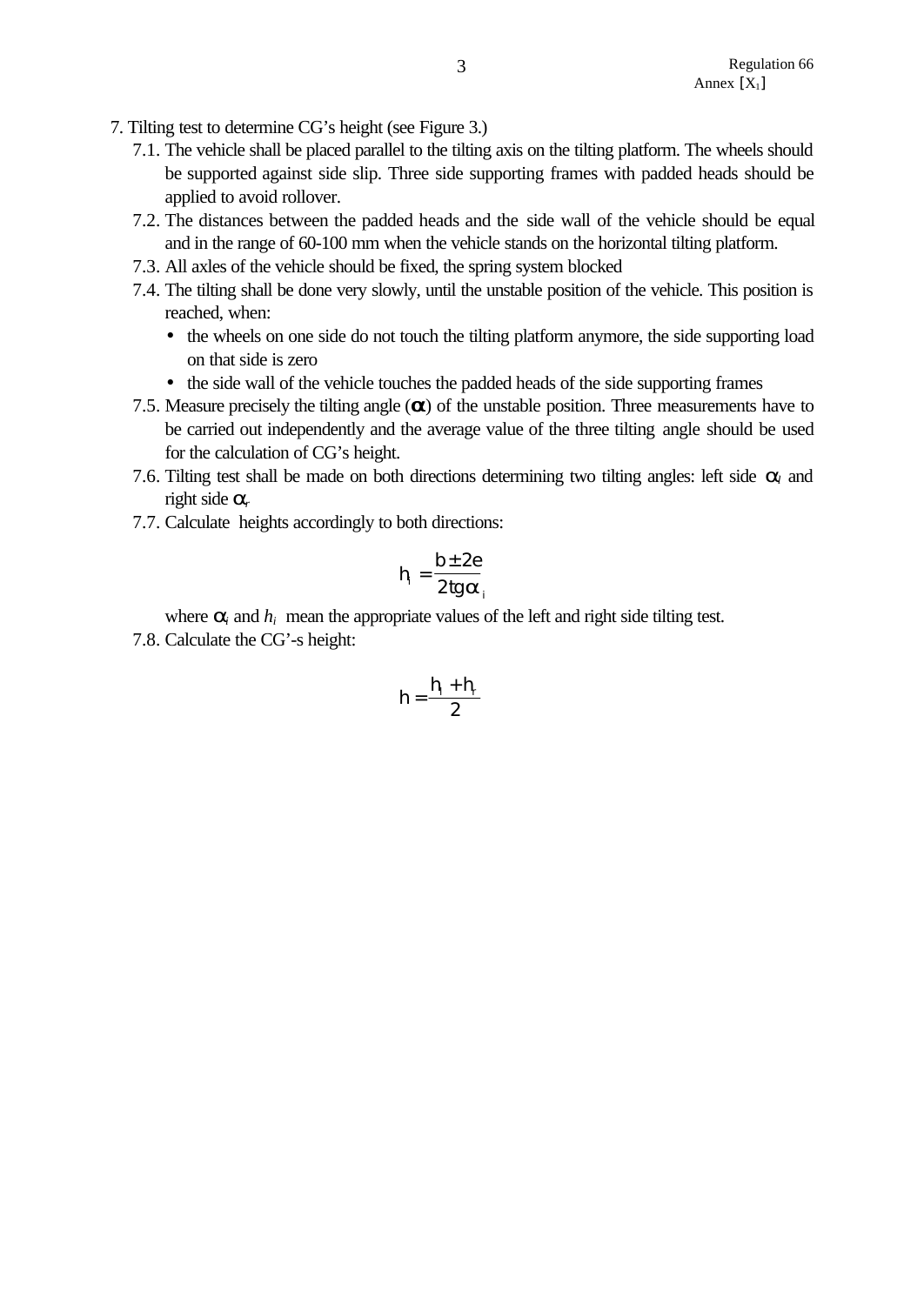Regulation 66 **Annex**  $[X_1]$ 



 $7\pi$ 







4